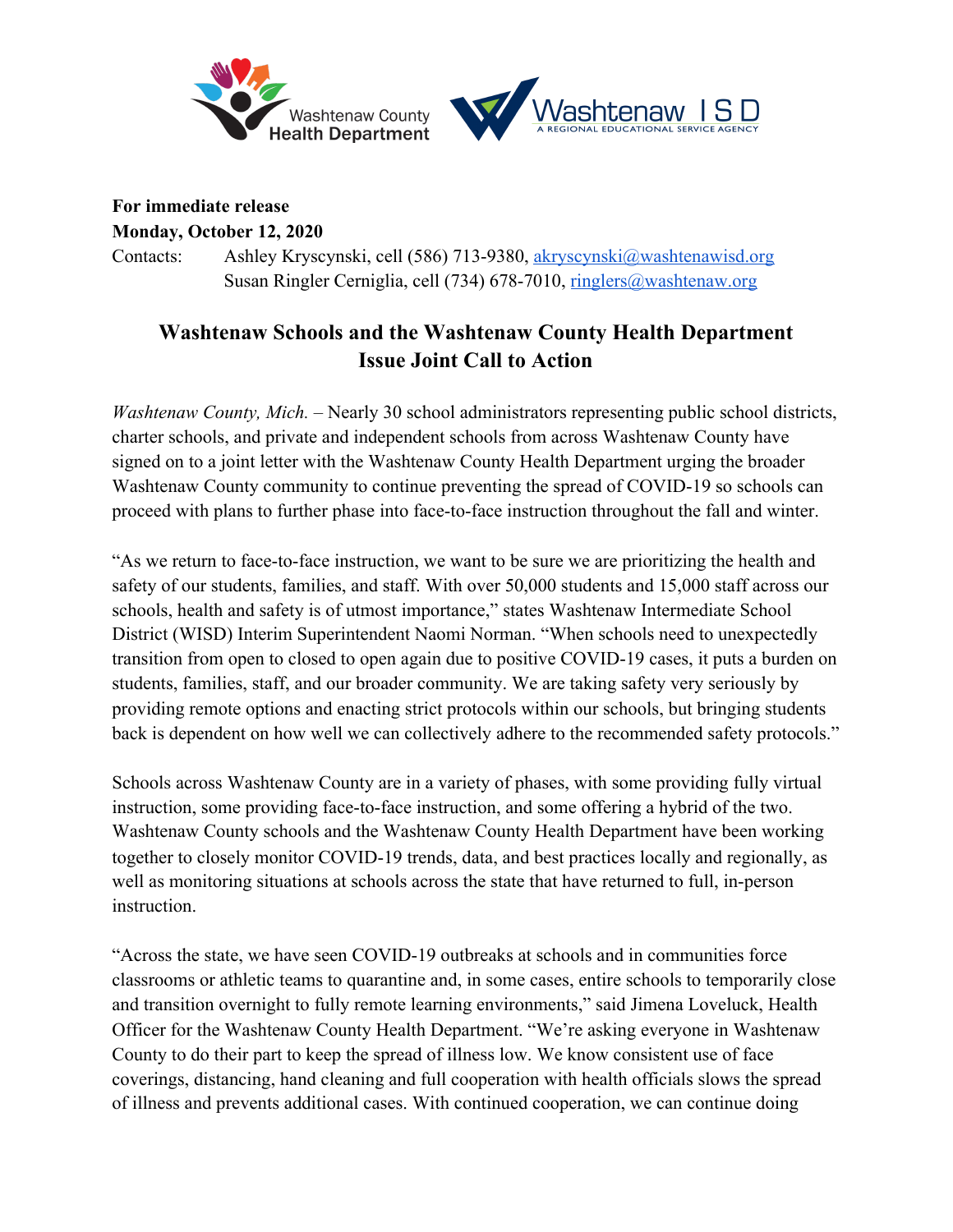

things we love as safely as possible and keeping in mind that COVID-19 continues to circulate in our communities."

Their joint letter states:

"To our community,

You are with us through it all. You are with us on the football field and at volleyball matches. You support the band boosters and you volunteer for field trips. You help us in our classrooms and you donate school supplies each fall. All of this looks different now because of COVID-19, but with your help, we can *all* return to school as safely as possible and while protecting everyone's health to the greatest degree possible.

We miss each of our students, from our youngest learners to our seniors preparing for graduation this spring. We know this year has been harder and more challenging than any other, and we are eternally grateful for all of your continued support, patience, and unwavering commitment to our schools. We are eager to fully return to school and we know you and your children are too.

In order for us to all return to school this fall and winter, we are asking everyone in our community to do what it takes to minimize the spread of COVID-19 by taking the following actions:

## **Get Your Flu Vaccine**

Everyone six months and older needs a flu vaccine, especially this year. Widespread flu vaccination will reduce the spread of flu during the COVID pandemic and help prevent serious illness as much as possible. It also reduces the chances of people becoming infected with both flu and COVID-19 at the same time. Contact your healthcare provider or pharmacist for more information on getting vaccinated or click here for a list of upcoming flu vaccine events.

#### **Wear Your Face Covering**

Wearing a face covering is one of the most effective ways to minimize the spread of COVID-19, which may be spread by people who are not showing symptoms. The virus spreads easily between people through respiratory droplets when an infected person coughs, sneezes, talks, or yells.

#### **Social Distance**

Social distancing, or staying at least 6 feet away from people you do not live with, is another effective strategy that will help prevent the spread of COVID-19. Being outdoors in an open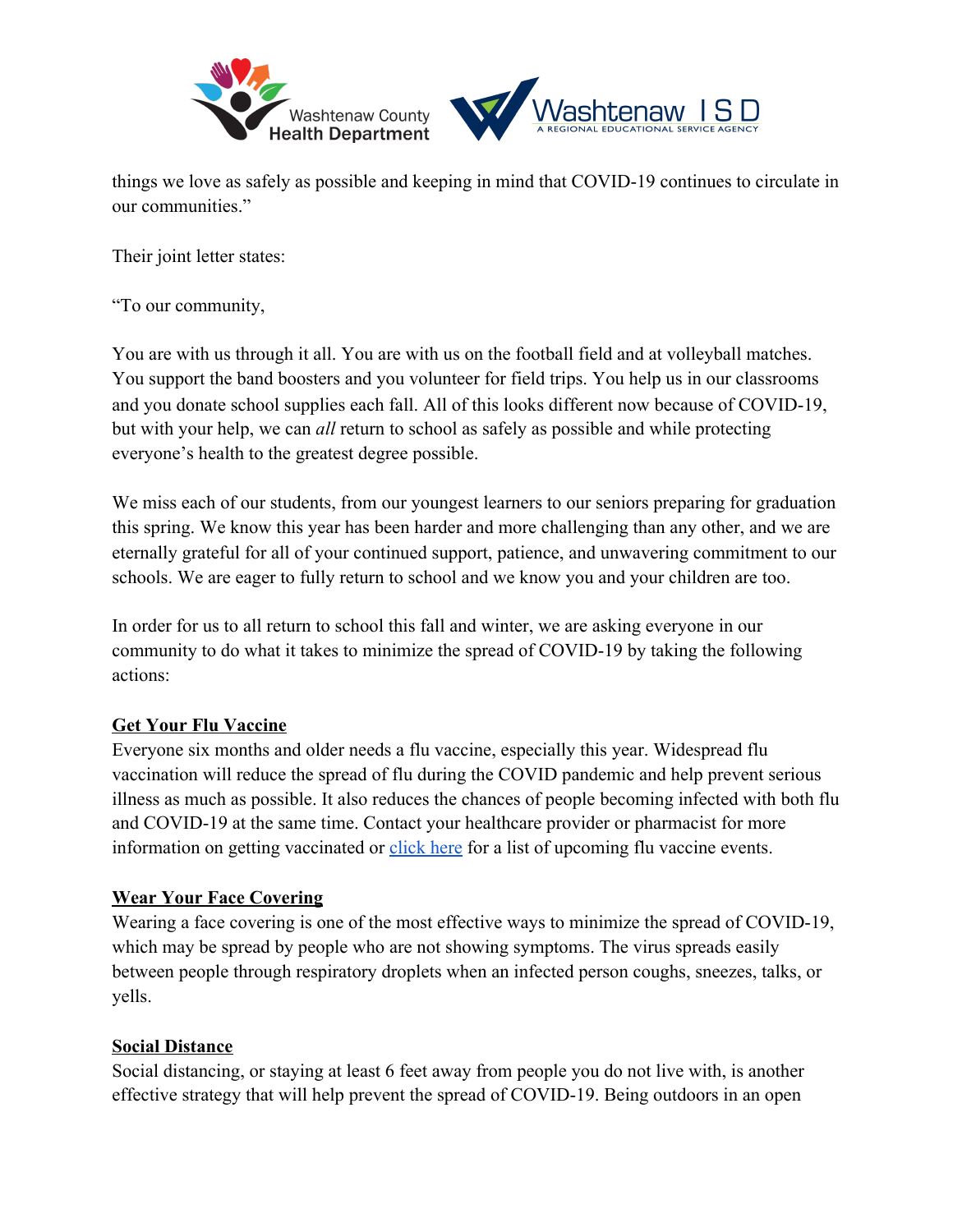

space is safer, and the Washtenaw County Health Department recommends avoiding being in small rooms with poor airflow with non-household members. *This means no indoor parties, sleepovers, or other social get-togethers with non-household members where there is poor ventilation or closed windows*.

# **Practice Good Hygiene**

Wash your hands frequently with soap and water for at least 20 seconds or use hand sanitizer if you do not have soap and water. Avoid touching your face and mouth, and cover your coughs and sneezes.

## **Monitor Your Symptoms and Stay Home If You Feel Under the Weather**

People with COVID-19 may have many different symptoms that range in severity. Common symptoms include fever, cough (not attributed to allergies or asthma), shortness of breath, runny nose or sore throat, muscle aches, severe tiredness, chills, new loss of taste or smell, or diarrhea.

# *If you or your child are experiencing any of these symptoms, even mild ones, stay home*.

Manage symptoms with fever-reducing medicine, stay hydrated and eat when you can, and stay away from people and pets in your household. Call your doctor if symptoms keep getting worse or call 9-1-1 if you have difficulty breathing, chest pain, or if you are feeling light-headed or unstable.

## **Cooperate Fully with Case Investigation and Contact Tracing**

Remember the virus that causes COVID-19 continues to circulate locally. Cases can and do occur. Cooperating with public health guidance is the best way for us to stop any additional spread once a case has been identified. This means responding promptly to school and health officials and answering questions honestly - to protect everyone's health.

Please remember that not everyone infected with COVID-19 shows or feels symptoms, which is why getting a flu shot, wearing a face mask, social distancing, practicing good hygiene habits, cooperating with case investigation and contact tracing are all critical to keeping yourself, your loved ones, and those around you safe and healthy.

As educators, we are truly excited to see all of our students again! Over the last few months, we have watched and learned important lessons from other school communities who have returned to varying levels of face-to-face instruction. We have carefully planned to ensure our classrooms are safe, healthy, and welcoming learning environments ready for students and staff.